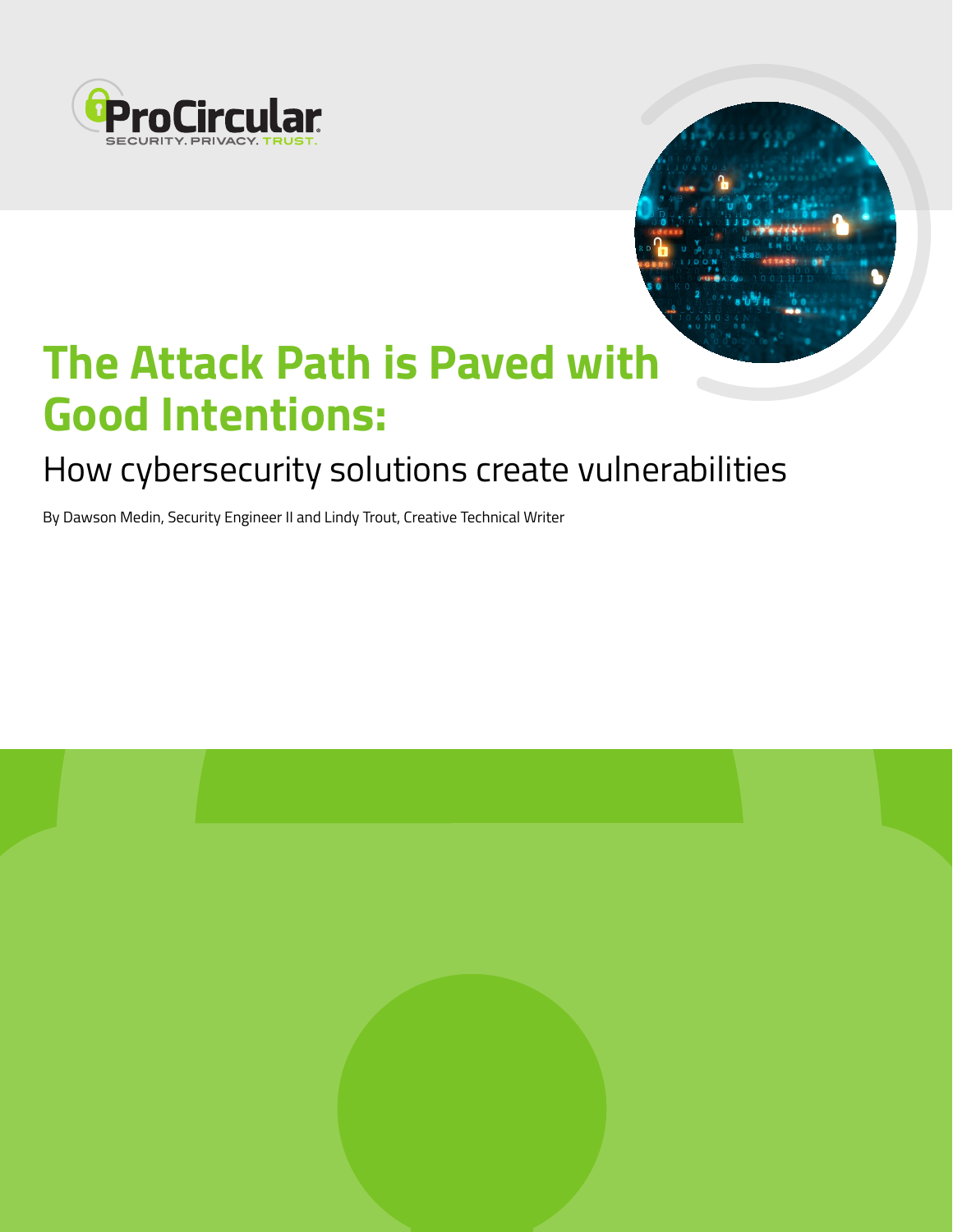New talent, technologies, and lucrative targets have led to a recent surge in the cybercrime industry. Skilled criminals are experts at navigating through data to find or create value; and our international dependence on virtual sharing and cloud storage inevitably leaves low-hanging fruit for them to find in the wild. Businesses must be aware of their cyber risks, and security firms are available to help.

Cybersecurity firms have created a booming market for penetration tests, risk assessments, incident response planning workshops, and vulnerability scanning subscriptions to help organizations understand and meet their security goals. Unfortunately, there is no "silver bullet" solution. Firewalls and endpoint protection will not make you impenetrable, security is a layered approach. A reliable security program stems from a security culture that has been fostered and supported from the inside out.

In fact, a misguided focus on cybersecurity can create more problems than solutions. A business' misunderstanding of certain assessments or end-user protection could give them a false sense of security. Overestimating a control measure's capabilities or failing to implement recommendations can create blind spots that attackers are seeking. Business owners with the best intentions could be unwittingly opening holes in their defensive perimeter.

## **Choosing the Right Penetration Tester**

During a penetration test, an ethical hacker is granted legal permission to attack your environment and tasked with finding every way to exploit it. The most thorough penetration tests approach the network from several different perspectives, like a malicious insider, a misguided vendor, or a truly foreign attacker. They use methods like password-spraying, phishing attacks, and input validation exploitation to identify possible entrances for malicious actors. When they are finished exploring, the penetration tester cleans up their path and compiles their findings into a report of prioritized risks and recommendations. Penetration tests can be bundled with social engineering campaigns, web application testing, secure code review, or other add-ons that organizations may require.

Vulnerability assessments or scans are related to penetration tests. In fact, this scanning process is the first step of performing a penetration test. It is a much more passive assessment than a full-scale pen test. During a vulnerability scan, an engineer uses an automated tool(s) to search for potential areas of weakness. The primary advantage of a penetration test over a stand-alone vulnerability scan is that a penetration tester actually attempts to exploit the vulnerabilities they discover. They find vulnerabilities that vulnerability scanners simply cannot. Humans can track down complex, manual attack vectors. In that light, a penetration test is only as effective as its engineer. If a network needs to be protected against attackers in the wild, then the penetration tester needs to be on par or more skilled than those malicious threats. Ask around, professional recommendations are the best way to find a fair and reputable vendor.

The most important factor in choosing a penetration test is trust. Do your research. Sloppy or cutrate pen testers can miss important vulnerabilities, create openings that they forget to close, or leave your cybersecurity data in insecure places. These are severe concerns, as they stand out to potential attackers while going unnoticed by general users. Think carefully about the cybersecurity budget. A less expensive but less reputable cybersecurity firm could produce a negative return on investment if they leave exploitable gaps or materials in the network.





2451 Oakdale Blvd. Coralville, IA 52241 www.procircular.com | solutions@procircular.com



**6** 844-95-SECUR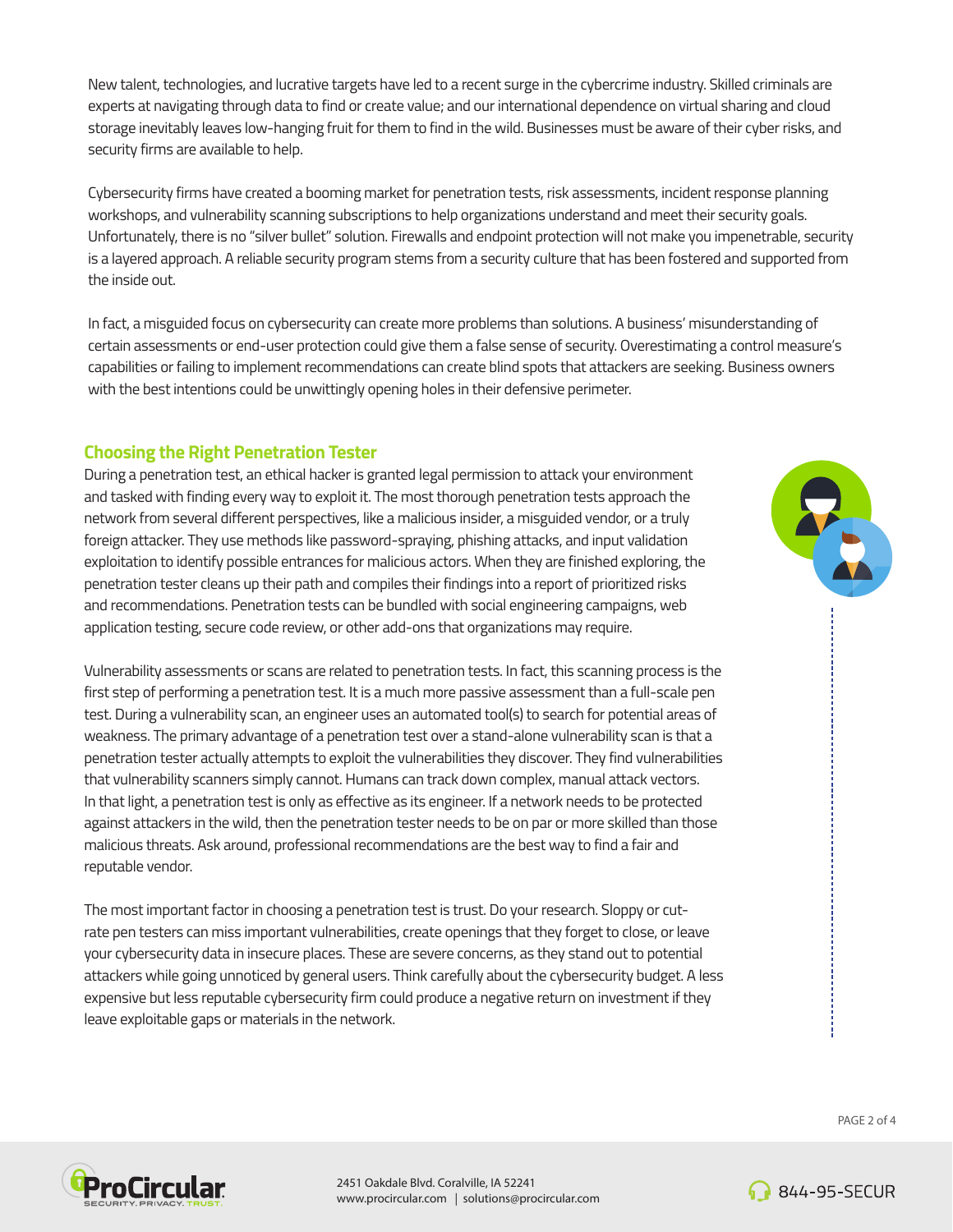Anecdotally, I have found password lists left by previous testers in client environments. Many of the passwords were still valid. This discovery indicates a two-fold problem. Firstly, the initial pen testers were, for whatever reason, sloppy in their exploration of the client's environment. The client should contact that vendor and let them know of the mistake to prevent it from happening again. Secondly, the passwords had not been updated since they were discovered in the initial penetration test. If a real attacker had accessed that list, they would have been able to infiltrate a user account and impersonate an employee.

### **Getting the Most from Penetration Testing**

As shown in the last example, the penetration test process is not complete at the end of the report delivery meeting. That report will act as a guide to remediating the gaps that were discovered during the assessment. Sometimes, remediation requires a simple patch or update. Other times, a vulnerability may require continuous monitoring or isolating a system from the rest of the network. Occasionally, the cost of remediating a vulnerability is higher than the risk of leaving it, so that risk is accepted and incorporated into future risk management planning. Keep in mind, only low-severity risks should be accepted into business planning. High severity risks must be remediated if they are discovered. Failing to act on these critical vulnerabilities, like neglecting to mandate a password change after several plaintext passwords were discovered, goes against the purpose of the assessment. It would be similar to going to the doctor for a prescription, then neglecting to fill it. The insights and recommendations that come with a penetration test report are valuable, but only insofar as they are used to develop the organization's security posture.

Penetration tests are tidy, self-contained engagements that can indicate to investors and stakeholders that cybersecurity is an organizational priority, but beware of developing a false sense of security. Penetration tests alone will not solve network security. Rather, they work as a tool to identify and prioritize areas of concern. The work that actually increases your defense against cyberattacks may be harder to show to a board of directors. One way is to perform annual, or otherwise recurring, penetration tests and compare the reports from one year to the next. Again, it is necessary to apply the recommendations from the initial penetration test to show improvement in the next one.

Beyond choosing which firm to contract, consider the best time to test your environment. Unfortunately, time and money are scarce, so timing a penetration test takes a little strategy. Performing a penetration test right before a large-scale system migration will not tell you very much about the security of the updated system. A company in those circumstances might choose to have a penetration test after the migration has taken place. This way, they get more relevant information, and they can see gaps they may have unintentionally opened during the transition. However, there are several factors to consider in scheduling a penetration test. Make sure to include IT, C-level executives, and even legal before formalizing the project.

The most important thing to remember is that penetration tests reveal validated, exploitable technical risks and provide prioritized recommendations for protecting the organization. Make sure to test the network(s) or system(s) that would benefit from additional insights and recommendations. Ensure you have the resources to implement the recommendations that will follow. If organizational priorities put security development at the bottom, maybe start by applying generic security best practices. Wait to invest in a penetration test until the resources are available to put the results into action.







2451 Oakdale Blvd. Coralville, IA 52241 www.procircular.com | solutions@procircular.com

**6** 844-95-SECUR